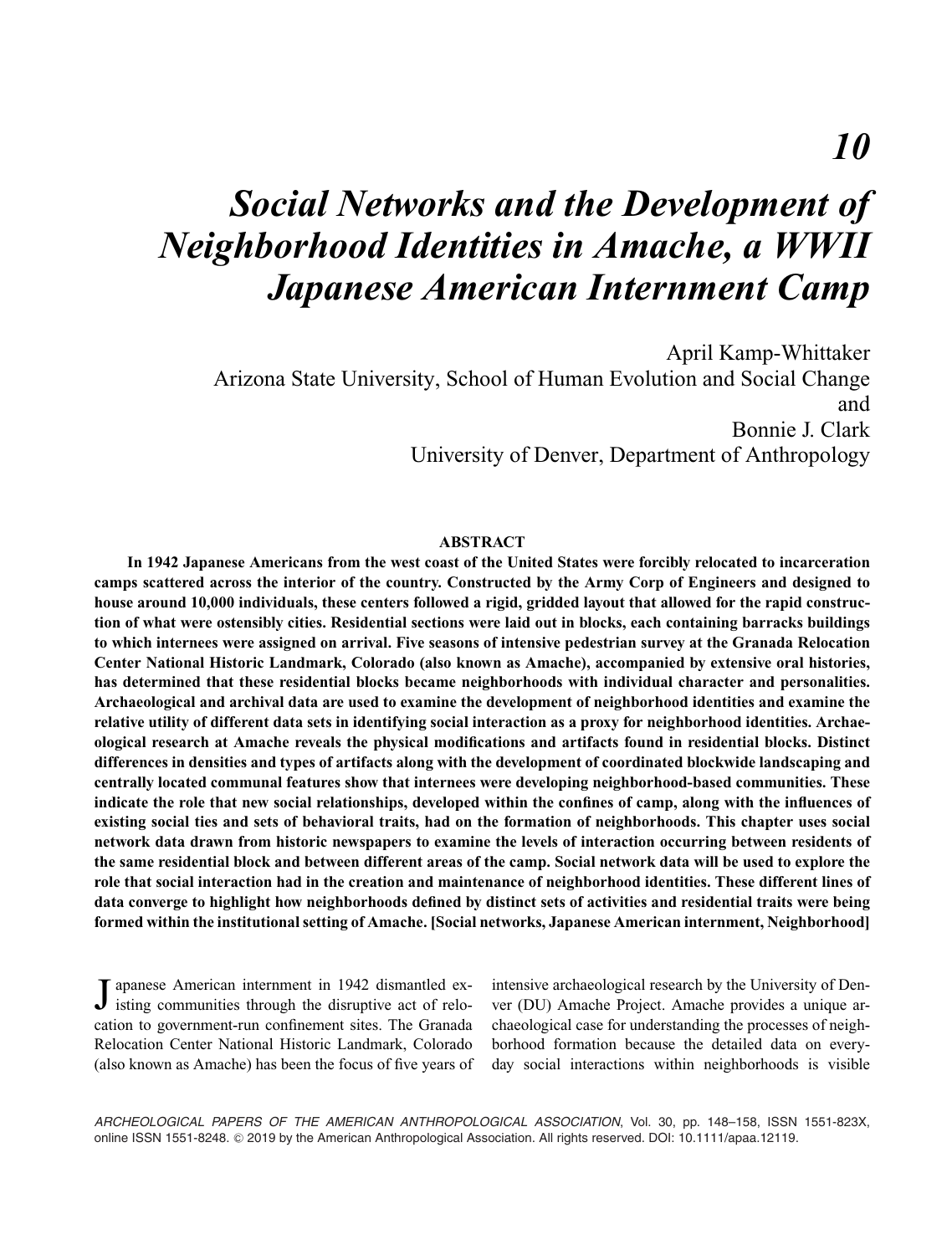archaeologically, in oral historical sources, and in archival sources. Amache was organized in residential blocks laid out in regimented fashion. Over time, these top-down administrative entities became neighborhoods with individual character and personalities that were fostered through the interactions of neighborhood residents.

Rather than focusing on specific types of interaction, this paper looks at internee-driven mechanisms for the development of communities in a situation of social disruption. In a previous publication, the authors identified a set of neighborhoods with strong archaeological evidence of social interaction among residents (Kamp-Whittaker and Clark 2019). In this chapter, we feature a contrasting group of blocks where there is limited archaeological data suggesting neighborhood identity. Using social network analysis conducted on period newspapers, we test our previous assumptions and the relative strengths of archaeological and archival data in identifying neighborhoods on the basis of interaction and activity. We also further explore the correspondence between residential blocks and neighborhoods.

Intensive surface survey as well as limited test excavation at Amache have revealed distinct differences in the densities and types of artifacts at the site, along with the development of coordinated landscaping and centrally located communal features within residential blocks. We interpret these as evidence for the development of neighborhoodbased communities and suggest that blocks with higher numbers of communal features and distinctive artifact patterns may be neighborhoods with identities and perhaps higher levels of interaction between residents. While archaeological evidence clearly captures activities that leave permanent traces it often fails to capture more ephemeral activities and is prone to interpretive biases about who and how public spaces are utilized.

Social network analysis is another method to measure and map the networks of relationships and levels of interaction between a block's residents (Brughmans 2010; Wasserman and Faust 1994). This is done through an analysis of archival newspapers to recreate places and activities that were drivers of social interaction. This method has the potential to identify aspects of a community's social interaction not preserved in the archaeological record, but it also comes with its own biases. Individuals, groups, and specific activity types are often overrepresented and archival data comes with its own inherent biases and interpretive challenges. A common-sense notion would suggest that residential blocks with strong archaeological evidence of internal social interaction should have more incidents of social interaction reflected in the social network data. To test this hypothesis, we have selected four blocks (our proxy for

"neighborhoods") for analysis: two with strong archaeological evidence for neighborhood interaction and two without strong archaeological evidence for interaction. Social network data for each block, which consist of nodes representing neighborhood residents and ties representing shared activities, are correlated with archaeological evidence for the existence of neighborhoods as defined by artifacts and physical features. These different lines of data converge to highlight how successfully we can define neighborhoods based solely on archaeological data. The data also emphasize the central role that activities and interactions with few physical traces might have played in the formation of neighborhood identities.

### **Archaeology of Neighborhoods**

Neighborhoods have long been both a unit of analysis and topic of study in the social sciences, with the general consensus that they are an almost universal attribute of urban settlement (Smith 2010). The most common definitions of neighborhoods contain both social and spatial elements, recognizing that while a clearly defined boundary is necessary for their study, networks of relationships, associations, and patterns of use are also defining factors (Chaskin 1998). The spatial boundaries of neighborhoods at Amache are predefined by the existence of barracks blocks created prior to the arrival of internees (Casella 2007). It is rare to find cases where neighborhood residents had little or no say in the definition of any part of the spatial boundaries. Neighborhoods are more often natural communities influenced by factors of culture, ecology, or politics (Sampson 2003). Due to our interests in understanding how residents of Amache worked to form and create new neighborhoods within the confines and control of incarceration camps, we are drawing on Smith's (2010) definition of a neighborhood as a "residential zone that has considerable face-to-face interaction and is distinctive on the basis of physical and/or social characteristics" (139). Neighborhoods at Amache are spatially bounded areas where residents interacted through a variety of social forums to create unique group identities. Residential blocks are not inherently neighborhoods, rather they represent the spatially bounded areas that frequently become neighborhoods as social interactions develop among residents. It is through the development of block based communities rooted in the modifications of space and coordination of social practices that these residential blocks become neighborhoods. This definition allows us to identify the impact of our two defining data sources—archaeological and archival—in how we recognize and interpret the existence of neighborhoods in the archaeological record.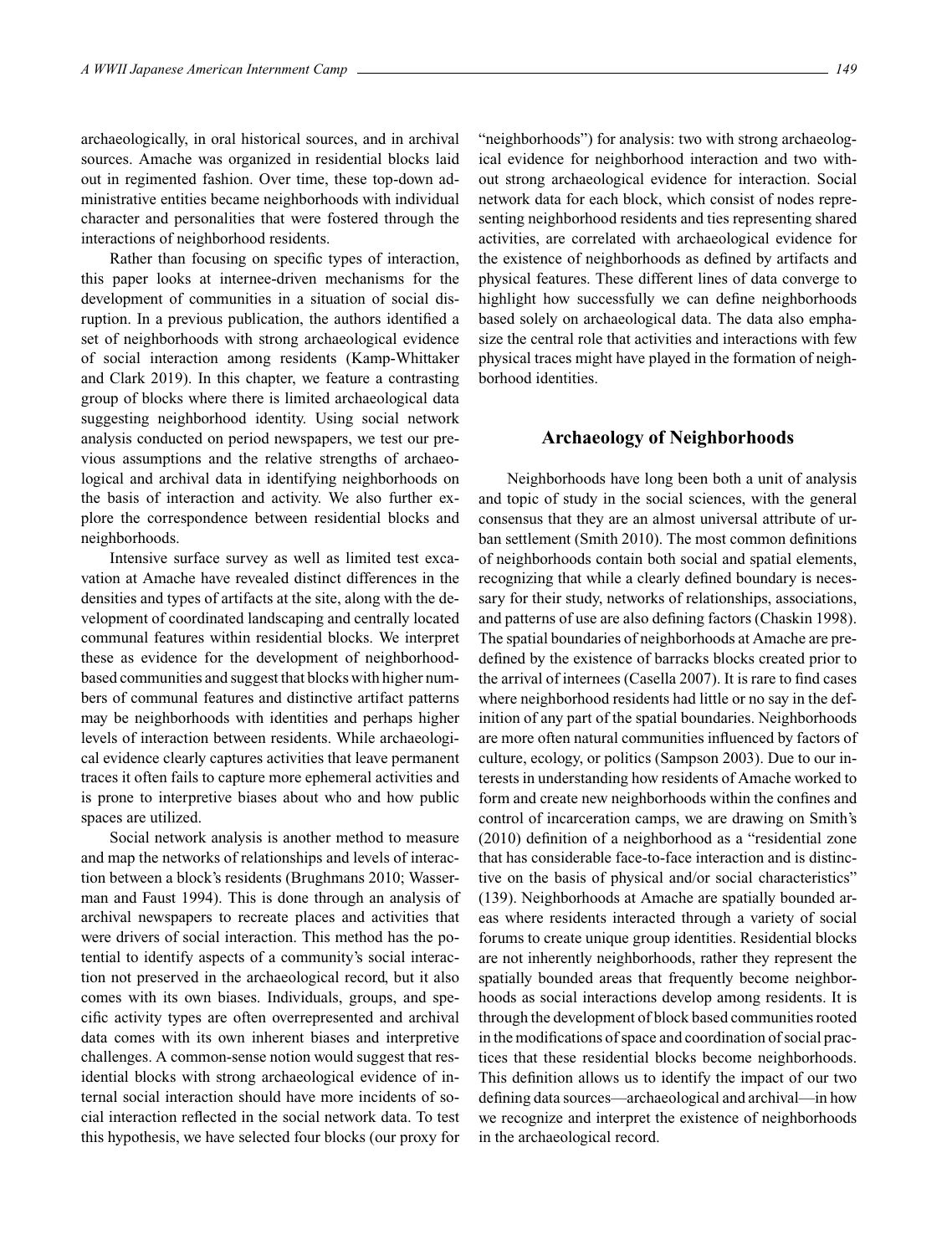## **Methods for Identifying Neighborhoods**

Neighborhoods are frequently defined archaeologically either through identification of distinct spatial boundaries or through detailed pattern analysis using artifacts or features. Since the spatial boundaries at Amache were clearly defined prior to the arrival of residents, we have focused our efforts on the identification of neighborhood identities as expressed through portable material culture and the development of communal landscape features. Identifying trends in material objects should allow for the differentiation of social groups or neighborhoods (Cheek and Seifert 1994; Mazrim 2013). Social interaction and neighborhood identity can also be seen archaeologically in the creation of communal spaces, physical features created for and potentially by neighborhood residents for their social activities (Ferman and Kaylor 2001; Lipe and Hegmon 1989; Talen 1999). These areas demonstrate sociability between residents of a neighborhood and serve as an indicator of group identity and communality; they are often visible archaeologically, as are neighborhood boundaries or shared consumption practices.

## **Historical Background: Japanese American Internment and Amache**

In 1942, approximately 120,000 Americans of Japanese descent were forcibly relocated from the west coast to incarceration camps located across the interior of the country. Although internment was a direct reaction to the bombing of Pearl Harbor, this policy was the culmination of years of racial discrimination. President Franklin D. Roosevelt signed Executive Order 9066 on February 19, 1942, allowing the exclusion of any and all persons from designated areas along the west coast and extending through parts of Arizona for the purposes of national security (Burton, Farrell, Lord, and Lord 1999; Ng 2002). Systematic mandatory "evacuation" began on March 29, 1942 and evacuees were transferred to temporary assembly centers to await permanent relocation (Ng 2002, 31) to a euphemistically named "relocation center" (Linke 2014). A civilian agency, the War Relocation Authority (WRA) managed the relocation effort and coordinated the construction and management of 10 relocation centers placed in remote areas (Figure 10.1). Amache, located in Prowers County Colorado, was the smallest of the ten camps and housed around 10,000 individuals during its three years of operation.

Amache was built based on specifications provided by the War Department and constructed by the Army Corps of Engineers. A mile square central core included an administrative area containing WRA offices, public service

facilities, and facilities for the military personnel that guarded the camp. A much larger portion was devoted to residential barracks and primary services for the internees. Surrounding the barbed-wire fenced central core were fields and other agricultural facilities in which internees were employed raising foodstuffs for the camp.

At Amache, the residential area was divided into 34 blocks separated by a system of streets. Each block was given a letter and number designation, such as block 7H (Simmons and Simmons 2004). The internee area contained 29 residential blocks which included a block for the elementary school, two for the high school, an empty block, and a block which served as a commercial and public area (Figure 10.2). Blocks were grouped in clusters of 4 with empty areas separating each neighborhood but no physical barriers. Approximately 250–400 people lived in a block, although that population fluctuated with time and between neighborhoods. Each residential block contained 12 barracks divided into 6 living units, a recreation hall (which often housed a range of community services), a mess hall, and a building that combined latrines, showers, and laundry. Residential blocks were designed to contain the essential services needed for residents' primary daily activities.

Once internees arrived at Amache they began altering the social and physical landscape. Extensive community activities developed to foster interaction across the site and simulate life outside the confines of the incarceration camp. Activities ranged from classes on art or job skills to dances, sports clubs, and the development of large, community-wide enterprises including festivals and an internee-run cooperative store. The construction of physical facilities by internees bolstered these activities. Physical facilities were located predominantly in the residential blocks. While some facilities, such as community gardens or playgrounds, served only individual neighborhoods, others, like sports fields, catered to the larger internee community. Developing both a rich social environment and physical facilities to support that environment demonstrates the formation of community ties at both a camp-wide and neighborhood scale (Starke 2015).

## **Neighborhood Data from Amache**

A total of 18 residential blocks have been surveyed and fully recorded over the course of five field seasons at Amache. A 2003 cultural resource survey (Carrillo and Killam 2004) had previously recorded the extent of building foundations and larger features. Subsequent field work has consisted of intensive pedestrian survey using two meter spacing to locate the presence of artifacts that are potentially diagnostic for specific behaviors, activities, or groups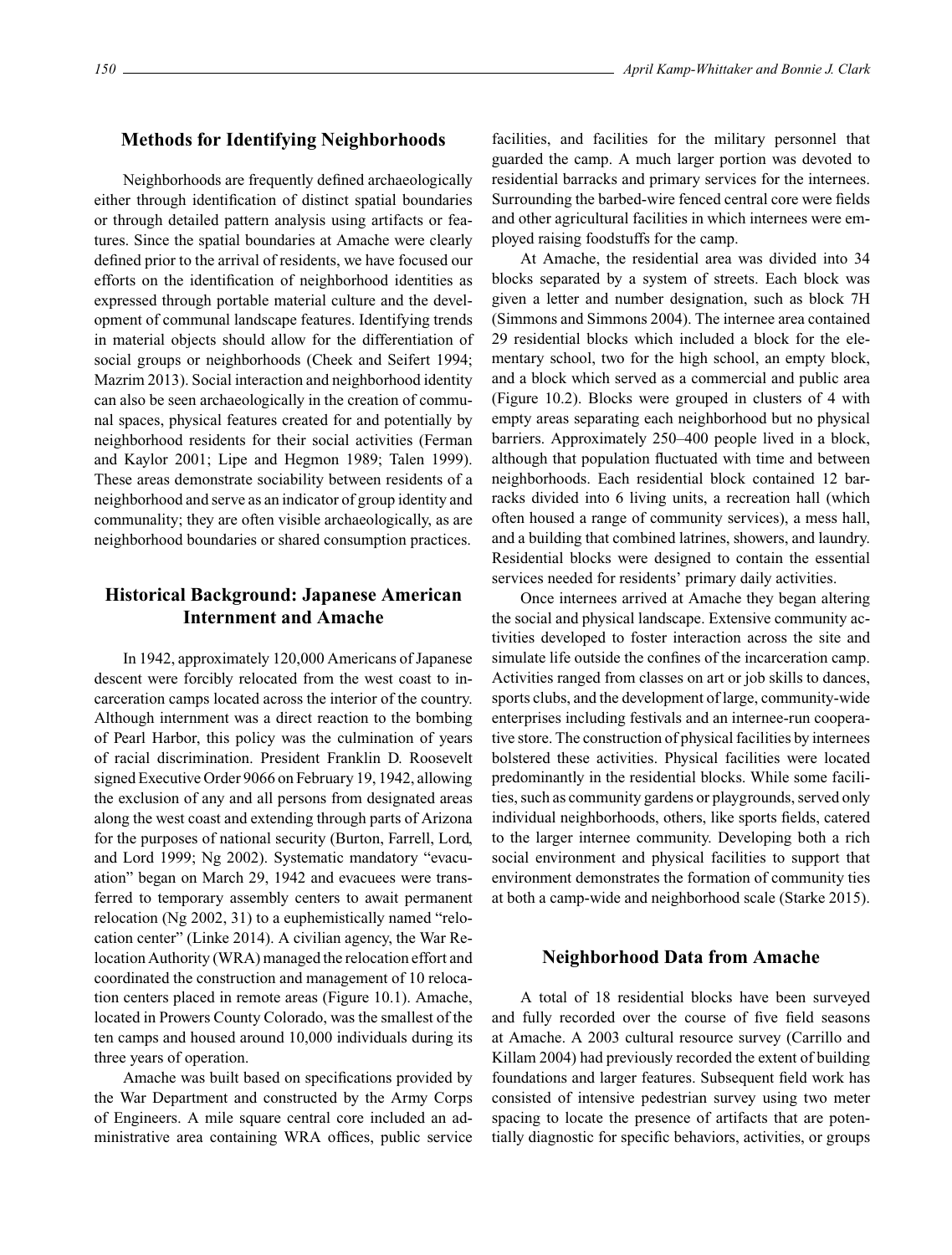

*Figure 10.1. Map of the United States showing the location of the 10 primary internment camps and the exclusion area. Image courtesy of Anne Amati. [This figure appears in color in the online issue]*

of residents and to document the existence of landscape features (Clark, Garrison, and Swader 2012; Driver and Clark 2015). For the purposes of this chapter, we have examined four residential blocks. Two of these blocks (7H and 9L), included in a previous study, have numerous archaeological indicators of social interaction in the form of both communal landscape features and diagnostic artifacts. Here we compare them to two blocks (8K and 9H) that exhibit little or no archaeological evidence of neighborhood-based social activity.

## **Neighborhood Profiles**

During survey, crews in 7H and 9L noticed distinct differences in the types of artifacts recovered or landscape features that made these blocks stand out from others at Amache. A block dominated by residents from more rural agrarian communities, 7H, had an astoundingly large number of objects modified to serve a new function by internees. These ranged from cans with holes punched in the bottom to rug beaters made from salvaged wire. While many blocks at Amache have artifacts of reused and salvaged materials, the quantity and diversity of such artifacts found at 7H made this block unique and indicate that residents were engaging in a neighborhood-wide pattern of artifact reuse and modification. In addition, an unusually high number of marbles and children's toys were found in 7H. Gardens found in front of each barrack are also laid out in a regimented pattern with systematically arranged trees running the length of each barrack. Near the mess hall in a public area, evidence of an *ofuro*, a traditional Japanese-style bath, also was found. Artifactual evidence combined with unique landscape features created the impression that residents of 7H were engaging in activities not occurring in other blocks (Haas, Starke, Clark, and Kamp-Whittaker 2017).

Neighborhood 9L has a unique location at Amache. It is farther east than the other residential blocks and situated on a natural rise. Residents of this block were almost all from the Los Angeles area. Oral histories suggest many internees knew at least some of their fellow 9L residents prior to internment. Artifacts recovered from the 9L neighborhood were generally unremarkable, with the exception of several interesting isolates recovered near a tree north of the mess hall. These included light bulb glass, fragments of at least one sake jug, and a piece of an audio record (Driver and Clark 2015). These mirror oral histories collected from residents of 9L who noted that this block was known throughout camp for its somewhat raucous gatherings, which earned the block its nickname, "Chinatown." Two large oval gardens were recorded near the mess hall, and the archival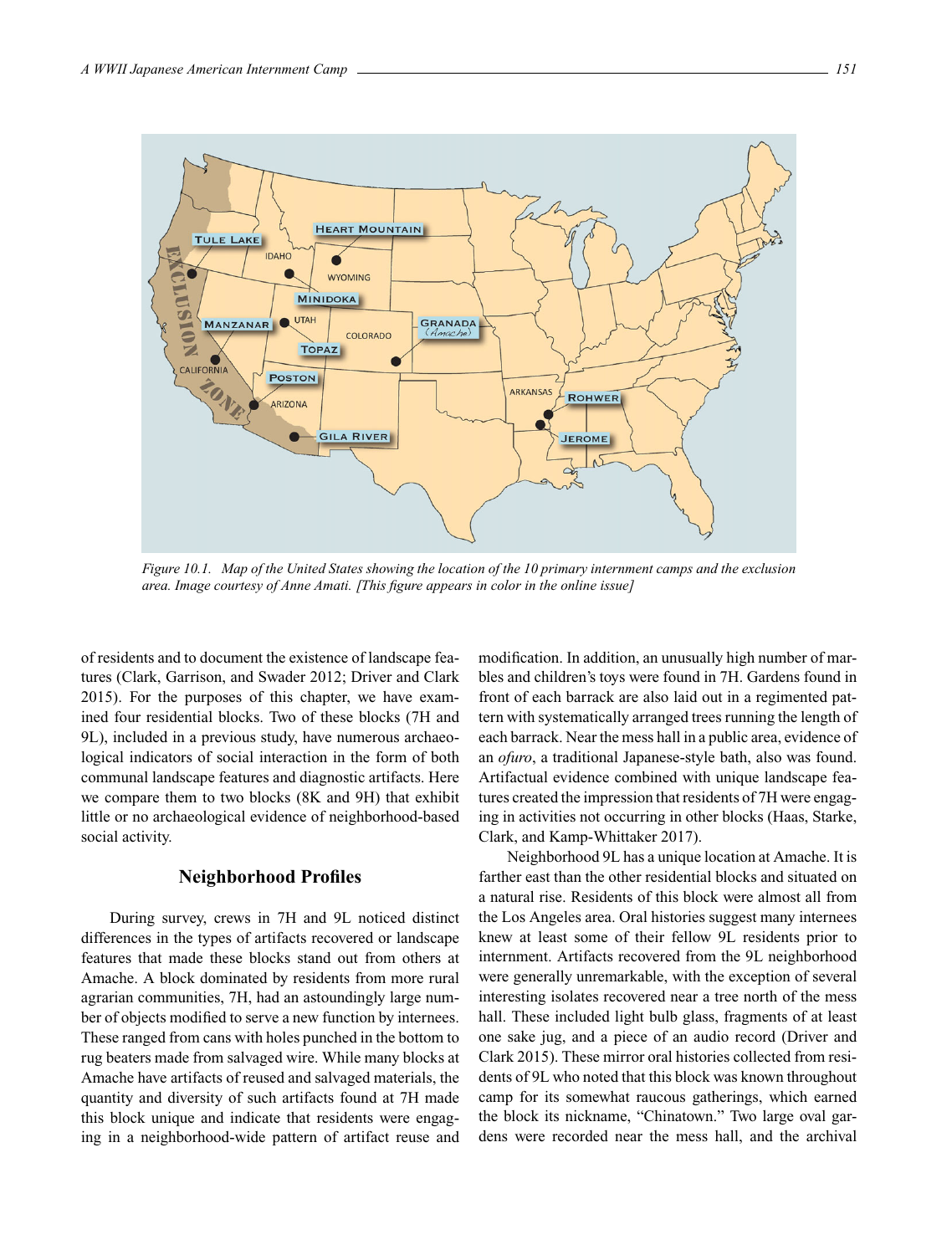

*Figure 10.2. Layout of a typical residential block with centrally located facilities and housing along the sides (Simmons and Simmons 1994): (1) Barracks; (2) Mess Hall; (3) Women's Latrine; (4) Men's Latrine; (5) Laundry Room; (6) Heater Room; (7) Recreation Hall.*

record indicated that a gazebo and playground—not visible archaeologically—had originally been constructed nearby, indicating significant community investment into areas for social activities.

Blocks 8K and 9H were selected because, unlike 9L or 7H, there was little archaeological evidence of social interaction. Selecting these blocks allowed us to test the different utilities of archival and archaeological methods in identifying evidence of social interaction. Like 9L, residents of 8K were predominantly from the Los Angeles area. However, this block had little archaeological evidence of neighborhood unity among its residents. Artifactual evidence and communal landscape features were lacking. The only evidence of communal landscape features recovered archaeologically were two large dumps, one on the east side of the block where it abuts an unused buffer area and the other in a ravine to the north. However, the presence of the dumps does indicate some neighborhood-level agreement on the disposal of household trash. In an interview conducted after fieldwork, a former resident recalled several substantial community features on the southern edge of the block that were not identified during survey. These include a gazebo, a basketball court, and a baseball field. This recollection indicates that the archaeological data did not fully capture the extent of neighborhood identity and interaction.

Block 9H provides an interesting contrast to 7H in that many of the residents were also from more rural communities and probably engaged in farming or agricultural activities. However, unlike in 7H, no large garden or landscape features, and only a few smaller household gardens were identified. Indeed, Block 9H yielded little indication of social interaction in the modification of public spaces. A large concrete *usu*, Japanese style mortar used to pound rice for making mochi, was found near a barrack. From oral histories,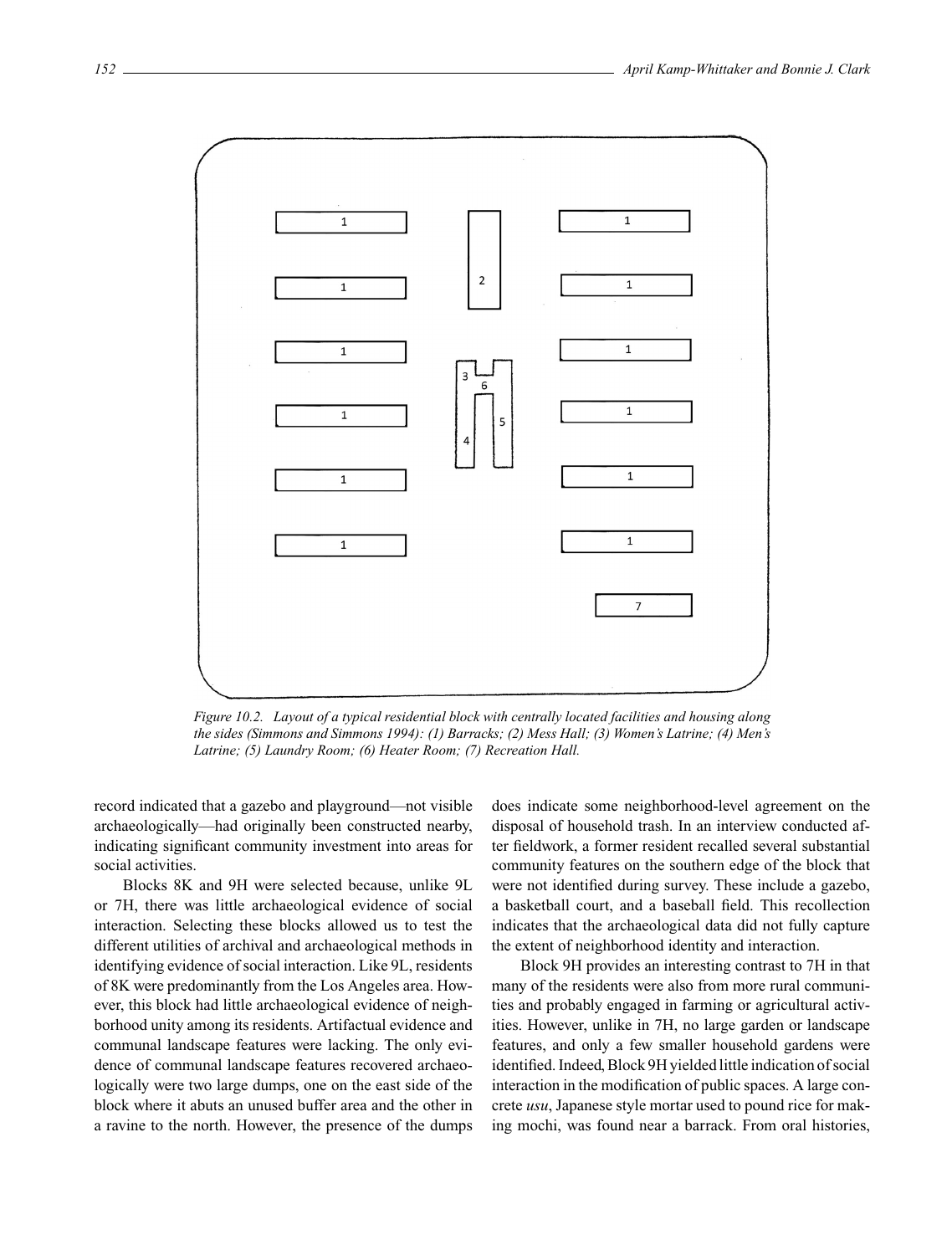*Table 10.1. Percentage of urban or rural residents for each neighborhood (the residential block at Amache). Determinations of urban or rural residency is based on archival data recording from which communities internees were evacuated. Communities with the largest concentration of residents in a neighborhood are indicated as the dominant place*

| Neighborhood | % Urban | % Rural | Dominant Place       |
|--------------|---------|---------|----------------------|
| 7H           | 8%      | $92\%$  | Walnut Grove (22%)   |
| 8K           | 74%     | 26%     | Los Angeles $(72%)$  |
| 9H           | 6%      | 94%     | Livingston $(37%)$   |
| 9L           | 80%     | 20%     | Los Angeles $(69\%)$ |

written accounts, and historic images we know that mochimaking is commonly a group activity since it requires extensive labor and skill. This is one of only two *usus* that have been recovered at Amache, and it indicates both the presence of traditional Japanese activities and group cooperation in those activities. Clearly, 9H had some level of interaction and social coordination, even if it is not as readily visible in the archaeological data.

### **Data Analysis**

Two aspects of the neighborhoods serve as focal points in this chapter: Physical evidence provided by patterns in the location of artifacts and internee-constructed features, and the extent and diversity of social interaction occurring in the block.

The four blocks sampled here allowed us to control for the idea, previously tested (Kamp-Whittaker and Clark 2019), that neighborhood composition might have had an impact on the level of interaction between residents. In all of the neighborhoods selected for this study a majority of residents are from a similar geographic region in California, eliminating the possibility that differences in place of origin might have impacted socializing (Table 10.1).

#### *Archaeological Data Analysis*

Based on our previous research, we have identified four artifact types affiliated with specific consumption patterns and social activities: clear or aqua glass jug fragments, modified metal, marbles, and porcelain. Aqua glass and either clear or aqua glass lug-handled jug fragments may be an indicator of *sake* consumption or manufacture in a block. While *sake* was available commercially in limited quantities, there is evidence that the creation of homebrew was an important social activity (Driver 2015; Slaughter 2006). Brewing would have required the participation of multiple individuals, and once brewed, *sake* consumption further facilitated social interaction. Modification of artifacts was quite common at Amache and probably was a response to the limited materials available in camp, the economic hardship experienced by internees, and the need for objects to facilitate everyday activities (Swader 2015). While their presence in a block does not directly indicate social interaction, it can demonstrate similarities in the consumption and economics of residents. Porcelain also acts as an indicator of consumption or economic practices since it would have had to be imported prior to the war and transported to Amache (Skiles and Clark 2010). It may also be indicative of certain traditional foodways practiced in camp, such as the serving of tea (Shew 2010; Shew and Kamp-Whittaker 2013), which acted as indicators of shared values and potentially economic status. Marbles are one of the more ubiquitous artifacts, and higher quantities may indicate higher levels of sociality among younger residents of the block (Kamp-Whittaker 2010). Comparison of the frequency of the artifacts between the blocks helps assess differences in behaviors related to the consumption of these classes of artifacts.

Even though artifacts recovered from the four blocks do not demonstrate any distinct trends, there are subtle variations (Table 10.2). The quantity of modified artifacts and marbles recovered from 7H and 9L are higher than average (10.94 and 9.7% vs. 8.3 and 6.4% respectively) for the sampled neighborhood blocks. Block 9H and 9L both have higher numbers of aqua glass and jugs (5.75 and 6.4% respectively), while 9H contained less porcelain then the other blocks (0%). Block 8K is interesting in that no artifact categories are overrepresented and, in fact, the counts for all four classes are underrepresented in comparison to the other blocks in the sample. In sum, artifactual data from three of our sample blocks do suggest certain activities could have facilitated increased interaction, but the evidence is not overwhelming

Next, we examined the extent of physical features constructed by internees within the blocks. Since Amache and all other Japanese American internment camps were constructed under the authority and management of the War Relocation Authority, the internal structure of each block was regimented and identical at the time it was initially occupied. Modifications to the physical landscape were created by neighborhood residents. At Amache, the WRA appears to have exacted little control on the daily activities and internal organization of residents' actions within the confines of the internment camp. While access to materials was somewhat limited, there was no direct oversight in monitoring neighborhood residents as they constructed communal features. Many of these features are located in central and public areas in the neighborhoods or encompass large portions of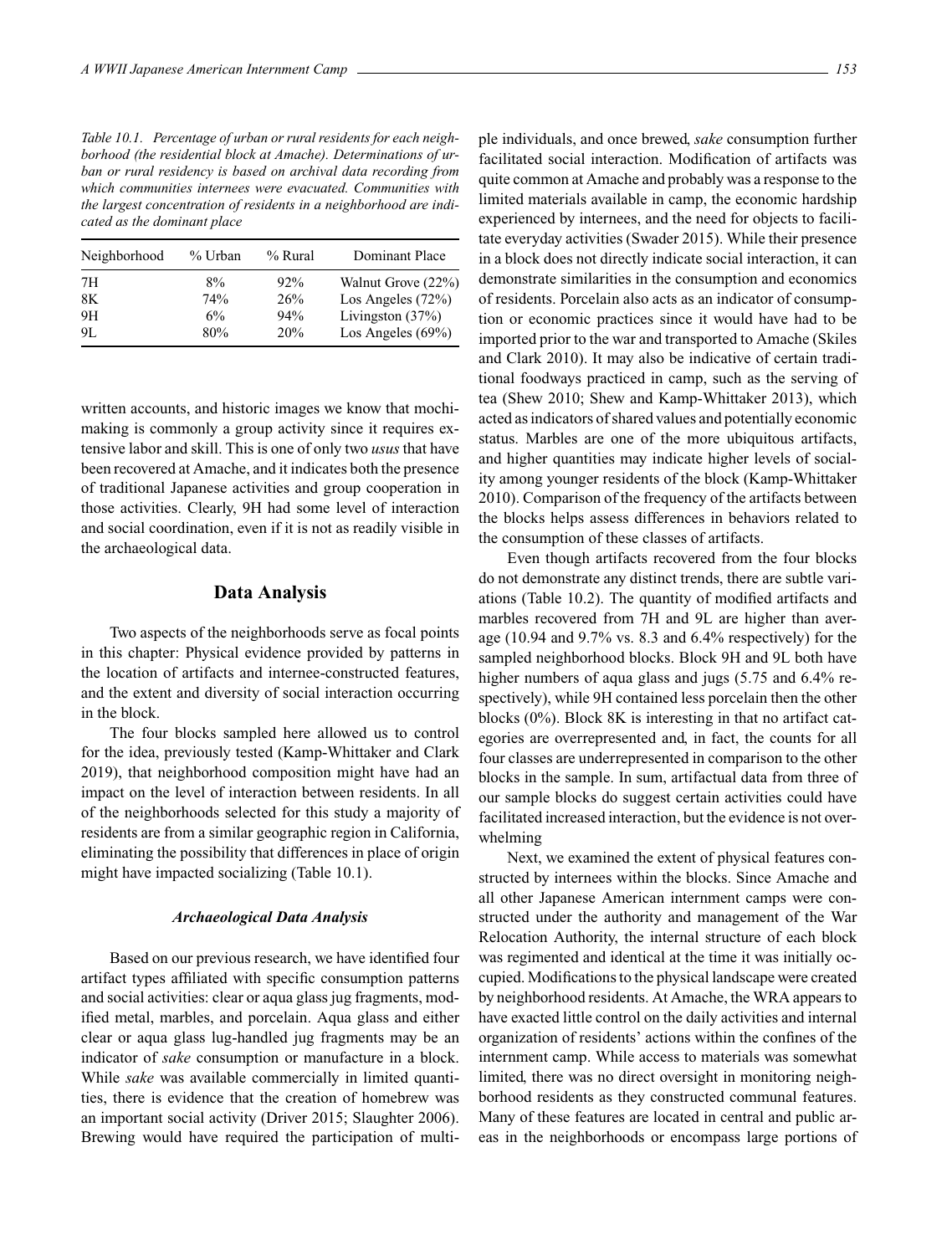| <b>Block</b> | <b>Materials</b> |                |                 |                   |           |                       |              |
|--------------|------------------|----------------|-----------------|-------------------|-----------|-----------------------|--------------|
|              |                  | <b>Marbles</b> | <b>Modified</b> | <b>Glass Jugs</b> | Porcelain | <b>Other Artifact</b> | <b>Total</b> |
| 7H           | Count            | 16             | 21              |                   |           | 146                   | 192          |
|              | Percent of Total | 8.33           | 10.94           | 3.65              | 1.04      | 76.04                 | 100          |
| <b>8K</b>    | Count            |                | $\theta$        |                   |           | 151                   | 163          |
|              | Percent of Total |                |                 | 3.1               | 3.7       | 92.2                  | 100          |
| 9H           | Count            |                |                 |                   | $\theta$  | 23                    | 30           |
|              | Percent of Total | 6.4            | 9.7             | 6.4               |           | 77.5                  | 100          |
| 9L           | Count            |                |                 |                   |           | 74                    | 87           |
|              | Percent of Total | 2.3            | 3.45            | 5.75              | 3.45      | 85.05                 | 100          |

*Table 10.2. Artifact counts and percentages organized by neighborhood block for each class analyzed*

the neighborhood (Clark 2011). These features, in particular, appear to have required some level of agreement and collaboration among the neighborhoods' residents. Communal features identified during systematic survey of each neighborhood are used as indicators of social interaction at a neighborhood scale. Such shared spaces are accepted as markers of community and would have created areas for residents to socialize while also requiring social agreement among residents in their construction and maintenance.

For each block, we looked at two classes of landscape features: personal and communal. Our inclusion of personal landscape features, predominantly represented by household gardens, provides an understanding of the overall level of internee-constructed features recovered in each block. Communal landscape features are those either constructed by a group or that served multiple members of the neighborhood. Blocks with both higher numbers and greater diversity of communal features appear to have had more opportunities to foster neighborhood interaction. Communal landscape features were predominantly recovered in blocks 7H and 9L, contributing to their initial identification as areas with neighborhood identities (Table 10.3). These blocks, especially 7H, demonstrate both a higher number and greater diversity of communal landscape features. In contrast, blocks 8K and 9H have limited numbers of communal features and those that are present are dominantly dumps. Blocks 8K and 9H both have fewer household gardens in comparison to 9L and 7H, indicating that perhaps these neighborhoods were investing less heavily in physical modification of the landscape.

#### *Social Network Analysis*

At Amache, the recent history of the site provides an extensive archival record to aid in the identification of neighborhoods. We have begun conducting a social network analysis of interactions between neighborhood residents using articles from the camp newspaper, the *Granada Pioneer*. Published between 1942 and 1945, the *Pioneer* was written by internees and widely circulated at Amache (Harvey 2004). The *Pioneer's* primary focus is the incarceration center itself, and articles provide a detailed record of camp events, the locations where they occurred, and names of participants. Indeed, critical discourse analysis of the *Pioneer* suggests that, in many ways, it functioned much like any American hometown newspaper (Gebhard 2015). Network data presented here were gathered by sampling every third edition of the paper (DENSHO Digital Archive) and using articles that contain at least two or more participant names.

The names of each participant, the event type, and location of the event were recorded and participant names correlated to a site-wide residential directory to identify the block where they resided. Using this dataset, we can see how many other neighborhoods or residents of their own neighborhood an individual was interacting with and where these interactions took place. This generates detailed quantitative data comparable to the archaeological evidence to see if patterns of activity visible archaeologically are reflected in the social network data. For each of the blocks included in this study we used this data to generate an ego-centered network where we looked only at the ties directly connected to each block rather than at the network structure of the whole site. This allowed us to focus on the interactions of block residents with each other.

To calculate our network findings for this chapter, we focused solely on instances where network data for Amache indicated that two or more residents of the same block were involved in a social interaction. These interactions could occur in their neighborhood of residence or anywhere in Amache. Our interest was in documenting cases of interaction between co-residents fostered through different types of social activities that might not have left a strong material record. We recorded the total number of interactions for each block regardless of who was involved, the total number of interactions that involved two or more individuals from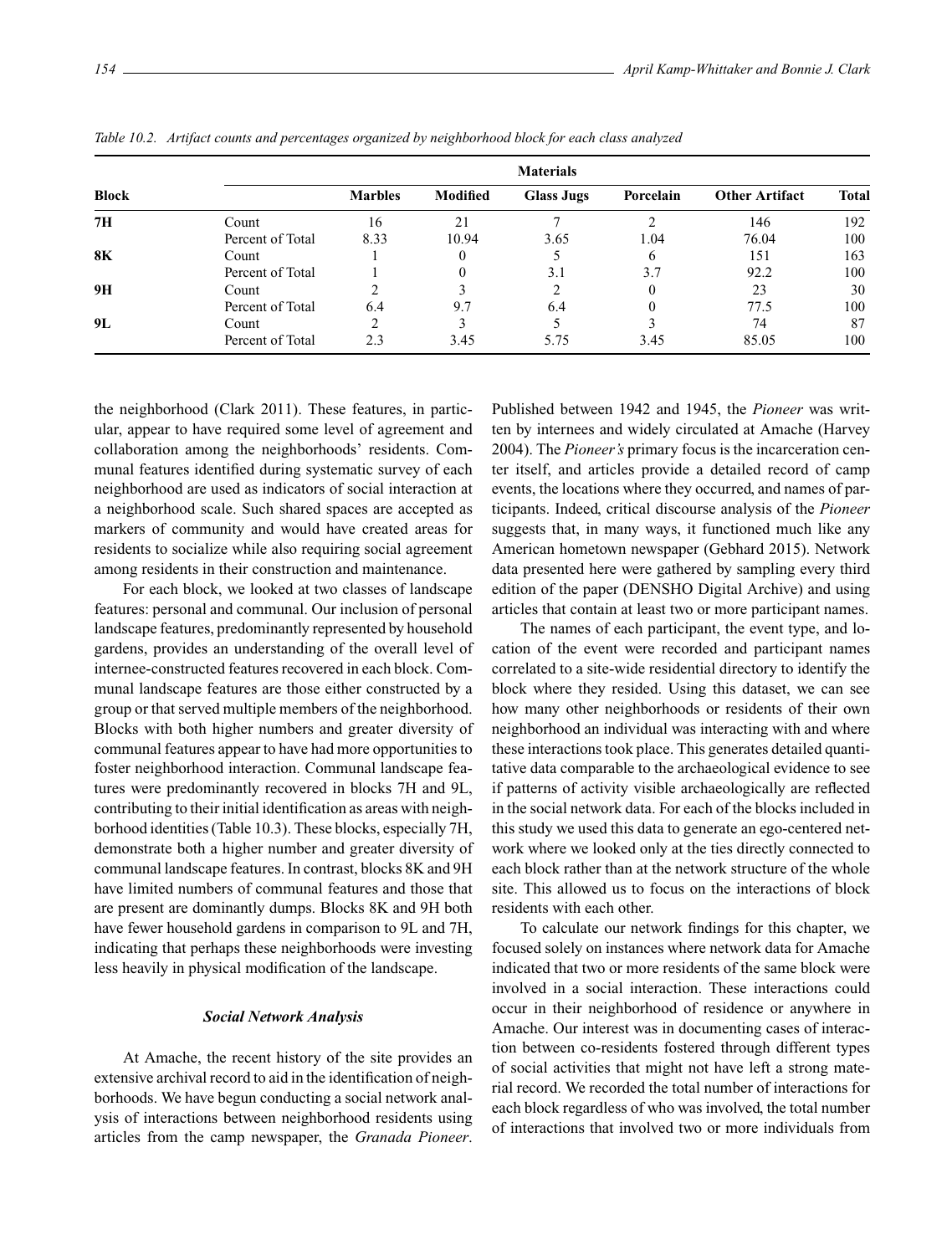|              | <b>Landscape Features</b> |                               |                  |                                            |  |  |
|--------------|---------------------------|-------------------------------|------------------|--------------------------------------------|--|--|
| Neighborhood | Personal                  | <b>Personal Type</b>          | <b>Community</b> | <b>Community Type</b>                      |  |  |
| 7H           | 13                        | Barrack Gardens 13            |                  | Dump $(2)$ , Ofuro $(1)$ , Gardens $(3)$ , |  |  |
| 8K           | 4                         | Barrack Gardens 4             |                  | Dump $(2)$                                 |  |  |
| 9H           |                           | Barrack Gardens 5             |                  | Usu $(1)$                                  |  |  |
| 9L           | 12                        | Barrack Gardens 10, Walls (2) |                  | Garden $(7)$ , Walls $(2)$                 |  |  |

*Table 10.3. Counts of archaeological features identified during survey in each neighborhood block. Data is divided by household-level features or communal features with the types and diversity noted*

*Table 10.4. Data generated by the social network analysis for each neighborhood block*

|                                               | 7Н  | 8К  | 9H  | 9L. |
|-----------------------------------------------|-----|-----|-----|-----|
| <b>Total interaction events</b>               | 202 | 326 | 672 | 101 |
| <b>Interaction events between residents</b>   | 43  |     | 379 |     |
| Number of individual participants             |     | 27  | 34  |     |
| Number of events in the block                 |     |     |     |     |
| % of interactions occurring between residents | 21% | 28% | 56% | 14% |

the block, the total number of individuals from each block captured in the network data, and the number of interactions that occurred in a block between co-residents (Table 10.4). This data capture method, although not the most refined, allowed us to standardize the number of interactions occurring in each neighborhood based on how active it was in larger camp-wide activities.

Archaeological evidence leads us to expect that residents of Blocks 7H and 9L might have higher levels of internal social interaction. In contrast, Blocks 8K and 9H, with fewer archaeological indicators of social interaction, should have correspondingly less evidence of internal neighborhood interaction in the network data. Yet, residents of Blocks 8K and 9H, blocks with limited archaeological evidence of social interaction, were some of the most active at Amache. Residents of these neighborhoods participated in a high number of social interactions involving residents of other neighborhoods and took part in a large number of social interactions involving at least two or more residents of the neighborhood. Moreover, Blocks 8K and 9H were the only blocks sampled where we found documentation of a social event located in a block and also organized and attended by its residents. In both cases, these social events were dances or fetes organized to support younger male residents who had enlisted in the military. Coverage of these dances by the *Pioneer* might also account for the higher number of interactions recorded for these neighborhoods. Blocks 7H and 9L, each of which showed strong archaeological evidence for social interaction, exhibited a fairly high percentage of interaction events involving multiple block residents, although not as high as 8K and 9H.

At first glance, it would appear that the social network data contradicts our physical data; the blocks with the most evidence for community identity reveal less interaction between residents. What our work indicates is that each type of data predicts certain types of social interactions and fail to capture the presence of others. Archaeological data alone is not a definitive indicator of the presence or absence of social interaction at a neighborhood scale and cannot capture the variation in types of activities that helped form neighborhood identities. Each source provides a unique line of evidence for the range of activities that contributed to the development of neighborhoods within Amache but also contains inherent biases in the types of activities captured and types of individuals participating. For example, our network data are biased toward specific activity types, such as participation in clubs or dances. This means that some types of social interactions and the gender or age of those participants may be heavily over-represented while more mundane activities captured in the archaeological record are excluded. A good example is the activities of younger children in camp. Several children playing marbles together will not make the newspaper and so these activities and social group will be underrepresented. Perhaps more to the point, the brewing and consumption of *sake*, which was against camp rules, was kept out of the camp media despite its ubiquity (Driver 2015).

Groups and activities less likely to contribute visibly to the archaeological record may be captured in the network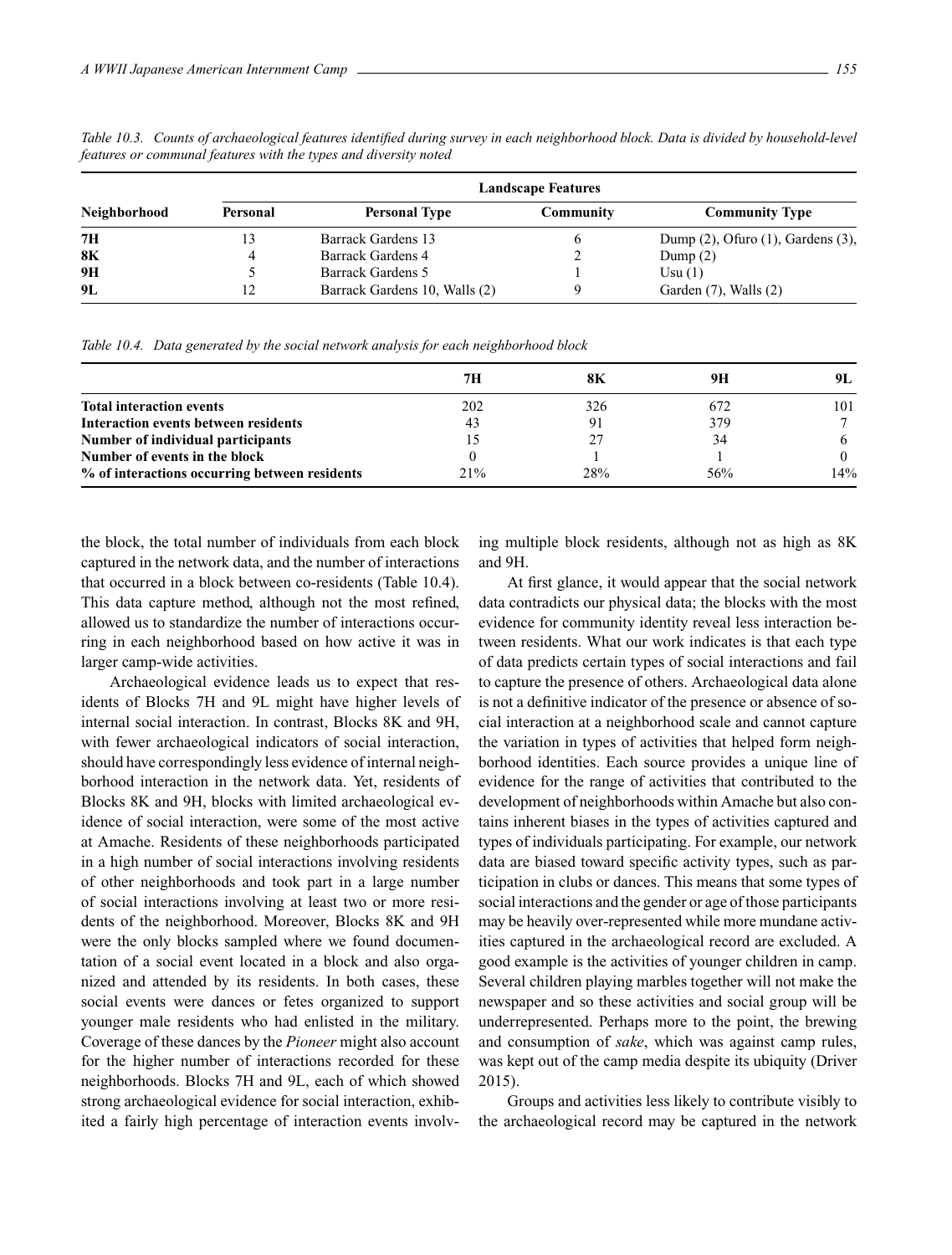analysis allowing us to consider their role in the processes of neighborhood formation. Our network analysis for blocks 8K and 9H, demonstrates that involvement in social activities outside of the neighborhood was an important source of interaction between residents. Oral histories allow us to conclude that the archaeological data have not always reliably captured the existence of more ephemeral modifications to the physical environment that would have acted as loci of interaction and required initial neighborhood cooperation or consensus in their development. Utilizing social network data in conjunction with archaeological data provides a more nuanced, and at times contradictory, picture of the process of neighborhood formation at Amache. This is not to say that archaeology failed to find neighborhoods at Amache; rather that our methods need to be refined to better capture subsets of populations and recognize the role that more ephemeral or episodic events play in the development of neighborhood **identities** 

## **Conclusion**

The case of Amache demonstrates that drawing on multiple lines of evidence to define neighborhoods and considering more ephemeral and intangible processes provides a more nuanced understanding of the kinds of neighborhoods that would have existed in past communities. Using archaeological and social network data in tandem demonstrates both the central importance of neighborhoods at Amache and the multiple processes at work in their creation and maintenance. Amache is a site built quickly, occupied and modified intensively, and then abandoned. Initially defined by the spatial boundaries established in the site's creation, residential blocks were transformed into neighborhoods defined by social interactions between residents.

Because it was occupied in living memory and was extensively documented, we can draw on lines of data that are not typical for archaeological investigations. Those lines of data complicate the picture of neighborhoods at Amache. We believe that some blocks leveraged existing social ties while others used modification of the physical landscape or engagement in social activities as ways to foster increased cohesion amongst residents and transform a neighborhood defined by space into one defined by community. Although the nature and existence of these neighborhoods cannot be wholly captured in a single data source—archaeological, archival, or oral historical—our research demonstrates that by using both traditional archaeological methods in tandem with social network analysis we were able to identify multiple methods employed by internees and groups involved in the creation of neighborhoods.

## *References Cited*

- Brughmans, Tom. 2010. "Connecting the Dots: Towards Archaeological Network Analysis." *Oxford Journal of Archaeology* 29(3):277–303.
- Burton, Jeffery F., Mary M. Farrell, Florence B. Lord, and Richard W. Lord. 1999. *Confinement and Ethnicity: An Overview of World War II Japanese American Relocation Sites*. Seattle: University of Washington Press.
- Carrillo, Richard F., and David Killam. 2004. *Camp Amache (5PW48): A Class III Intensive Field Survey of the Granada Relocation Center, Prowers County*, Colorado, edited by Inc. for the Town of Granada Prepared by RMC Consultants.
- Casella, Eleanor Conlin. 2007. *The Archaeology of Institutional Confinement, The American Experience in Archaeological Perspective*. Gainesville: The University Press of Florida.
- Chaskin, Robert J. 1998. "Neighborhood as a Unit of Planning and Action: A Heuristic Approach." *Journal of Planning Literature* 13(1):11–30.
- Cheek, Charles D, and Donna J Seifert. 1994. "Neighborhoods and Household Types in Nineteenth-Century Washington, DC: Fannie Hill and Mary McNamara in Hooker's Division'." *Historical Archaeology of the Chesapeake*:267–81.
- Clark, Bonnie J. 2011. *The Archaeology of Gardening at Amache Summary Report-Summer 2010*. Prepared for Dumbarton Oaks.
- Clark, Bonnie J., David Garrison, and Paul Swader. 2012. "Archaeological Investigations at the Granada Relocation Center (Amache), National Historic Landmark, Prowers County, Colorado: Report on the 2010 Field Season." Prepared for the State Historical Fund, History Colorado. Manuscript on File at the University of Denver, Department of Anthropology.
- DENSHO Digital Archive. "*Granada Pioneer Archive*." http://ddr.densho.org/browse/topics/211/.
- Driver, Christian A. 2015. "*Brewing Behind Barbed Wire: An Archaeology of Sake at Amache ´* ." MA thesis, University of Denver.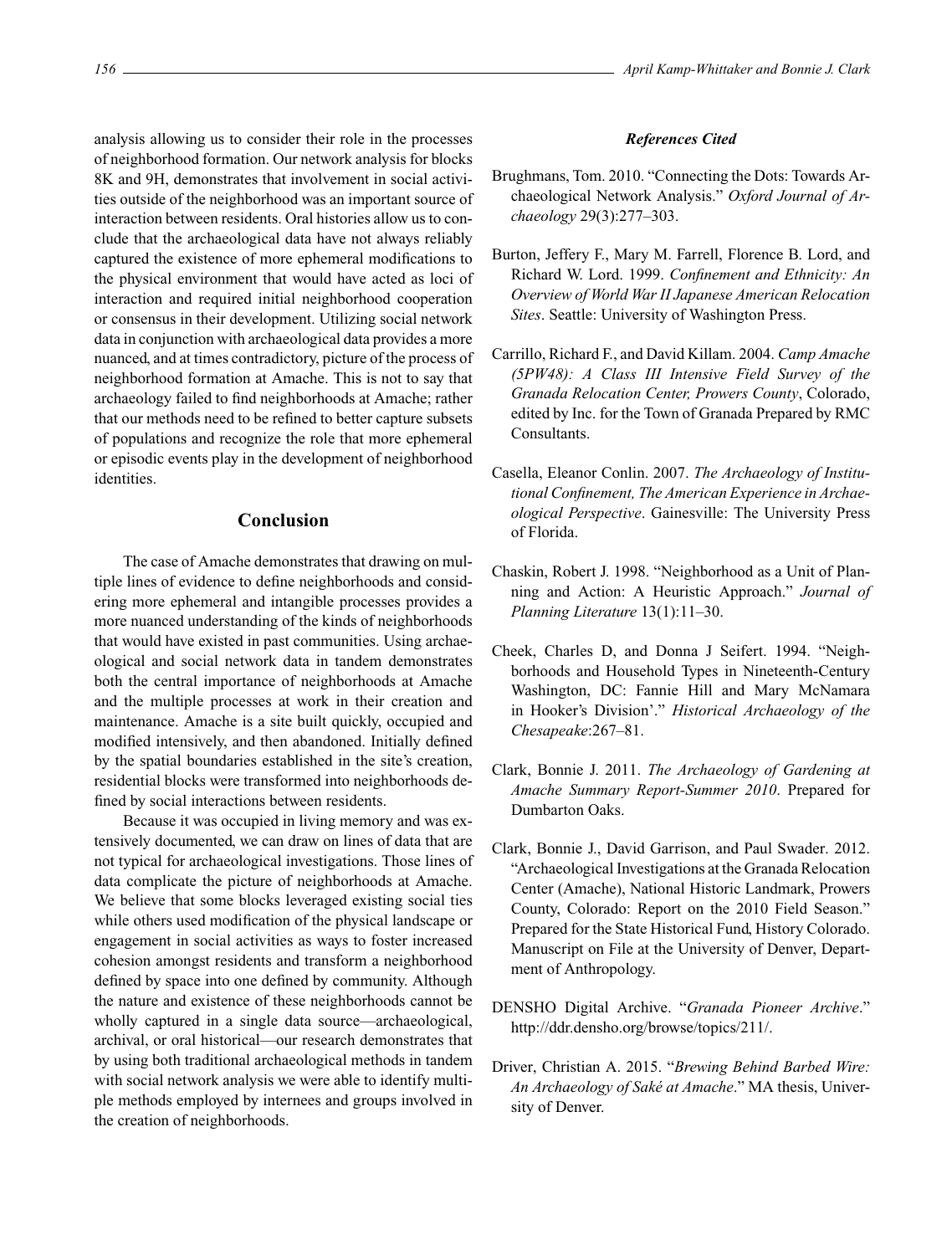- Driver, Christian, and Bonnie J. Clark. 2015. "Archaeological Investigations at the Granada Relocation Center (Amache), National Historic Landmark, Prowers County, Colorado: Report on the 2012 Field Season." Prepared for the State Historical Fund, History Colorado. Manuscript on File at the University of Denver, Department of Anthropology.
- Ferman, Barbara, and Patrick Kaylor. 2001. "Building the Spatial Community: A Case Study of Neighborhood Institutions." *Review of Policy Research* 18(4):53–70.
- Gebhard, Jessica Penelope Sewell. 2015. "Community Identity in the Granada Pioneer." MA thesis, University of Denver.
- Haas, Jeremy, Zachary Starke, Bonnie J. Clark, and April Kamp-Whittaker. 2017. "Archaeological Investigations at the Granada Relocation Center (Amache), National Historic Landmark, Prowers County, Colorado: Report on the University of Denver 2014 Field Season." Prepared for the State Historical Fund, History Colorado. Manuscript on File at the University of Denver Department of Anthropology.
- Harvey, Robert. 2004. *Amache: The Story of Japanese Internment in Colorado During World War II*. Boulder, CO: Taylor Trade Publishing.
- Kamp-Whittaker, April. 2010. "Through the Eyes of a Child: The Archaeology of WWII Japanese American Internment." MA thesis, University of Denver.
- Kamp-Whittaker, April, and Bonnie J. Clark. 2019. "Creating Community in Confinement: The Development of Neighborhoods in Amache, a WWII Japanese American Internment Camp." In *The Archaeology of Removal in North America*, edited by Terrance Weik. Gainesville: University of Florida Press. In Press.
- Linke, Konrad. 2014. "*Assembly Centers*." Densho Encyclo pedia. http://encyclopedia.densho.org/Assembly%20cent ers/.
- Lipe, William D., and Michelle Hegmon. 1989. "Historical and Analytical Perspectives on Architecture and Social Integration in the Prehistoric Pueblos-3." In *The Architecture of Social Integration in Prehistoric Pueblos*, edited by William D. Lipe and Michelle Hegmon, 15–34. Crow Canyon Archaeological Center.
- Mazrim, Robert. 2013. "Consumer Practices and the Visibility of Identity in Antebellum St. Louis: A 1,200-vessel Archaeological Sample from an Irish and German Neighborhood, 1845–65." *International Journal of Historical Archaeology* 17(4):684–712.
- Ng, Wendy. 2002. *Japanese-American Internment During World War II*. Westport: Greenwood Press.
- Sampson, Robert J. 2003. "Neighborhoods." In *Encyclopedia of Community: From Village to the Virtual World*, edited by Karen Christensen and David Levinson, 973– 77. Thousand Oaks, CA: Sage.
- Shew, Dana Ogo 2010. "Feminine Identity Confined: The Archaeology of Japanese Women at Amache, a WWII Internment Camp." MA thesis, University of Denver.
- Shew, Dana Ogo, and April Kamp-Whittaker. 2013. "Perseverance and Prejudice: Maintaining Community in Amache, Colorado's World War II Japanese Internment Camp." In *Prisoners of War: Archaeology, Memory, and Heritage of 19th - and 20th - Century Mass Internment*, edited by Harold Mytum and Gilly Carr, 303–17. Albany, New York: Springer.
- Simmons, Thomas H., and R. Laurie Simmons. 2004. Granada Relocation Center, National Historic Landmark Nomination Form. Form Prepared for the National Park Service by Front Range Research Associates, Inc, Denver. https://npgallery.nps.gov/GetAsset/2f230ddb-d500- 4dcd-989f-77fdd26819bb.
- Skiles, Stephanie, and Bonnie J. Clark. 2010. "When the Foreign is Not Exotic: Ceramics at Colorado's WWII Japanese Internment Camp." In *Trade and Exchange: Archaeological Studies from History and Prehistory*, edited byCarolyn Dillian and Carolyn White, 179–92. New York: Springer Press.
- Slaughter, Michelle A. 2006. "An Archaeological and Ethnographic Examination of the Presence, Acquisition, and Consumption of Sake at Camp Amache, a World War II Japanese Internment Camp." MA thesis, University of Denver.
- Smith, Michael E. 2010. "The Archaeological Study of Neighborhoods and Districts in Ancient Cities." *Journal of Anthropological Archaeology* 29(2):137–54.